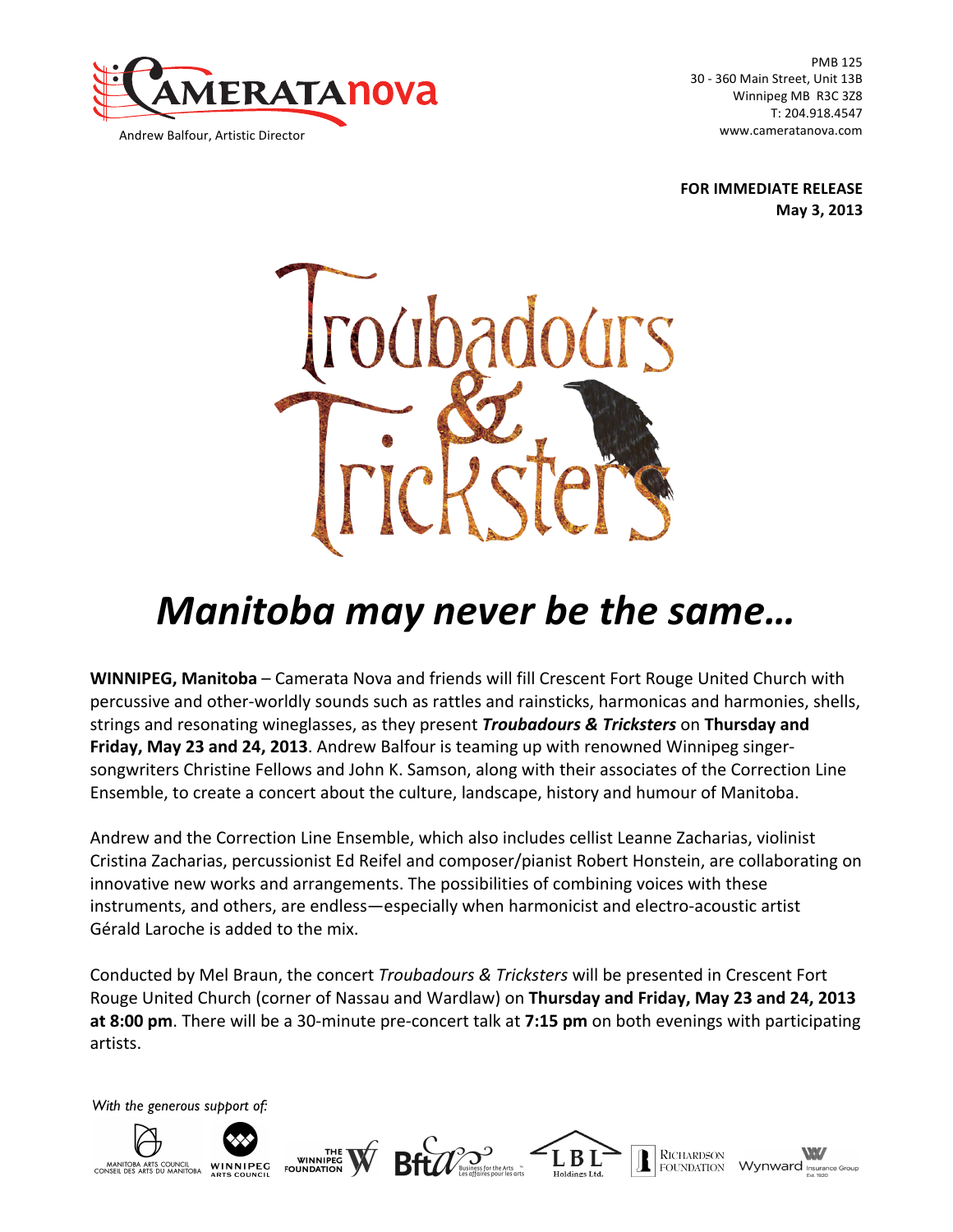Tickets to *Troubadours & Tricksters* (adults \$28, seniors \$23, students \$12) are available through our website (www.cameratanova.com), at McNally Robinson Booksellers and at the door, as well as by phone (204.918.4547). High school students (grades 9 to 12) can also get tickets through the eyeGo to the Arts program for \$5.

A preview of the concert is available on our website as well as on the Camerata Nova YouTube channel. See http://www.youtube.com/watch?v=9ED2a3-Xn4w.

-30-

For questions or interviews, please call Janet Charron at 204.918.4547 *or write to info@cameratanova.com.*

#### In other news...

- Camerata Nova's website has been entirely redone and now includes a blog. Look for Andrew Balfour's first entry about the upcoming concert. www.cameratanova.com
- **E** Camerata Nova's 2013-2014 season will be unveiled at the concert. Clear your calendars the new season brochures and 13/14 subscriptions will be available at the concert!

## **About the Correction Line Ensemble...**

The Correction Line Ensemble is a chamber ensemble involving six highly creative musicians from diverse backgrounds, weaving together an engaging and seamless conversation between classical and modern music: Cristina Zacharias, a Toronto-based violinist who specializes in early music; Leanne Zacharias, a Brandon-based cellist specializing in contemporary music and pedagogy; Ed Reifel, a Toronto-based percussionist of classical and modern music; Robert Honstein, a Brooklynbased composer from the classical music tradition; and Christine Fellows and John K. Samson, two Winnipeg-based narrative songwriters. Together, these six musicians create and perform arrangements of original repertoire by Honstein, Fellows and Samson, alongside classical repertoire arranged for cello, violin, marimba/percussion, piano, electric guitar and six voices, bridging the gap between musical genres and disciplines. To experience this kind of interaction and movement between genres in one concert is unique.

## **About Gérald Laroche…**

Master of the harmonica and storyteller, Gérald Laroche creates truly astonishing sounds with his myriad harmonicas, penny whistle, Indian mouthbow, fiddle bow, jaw harp and other percussive toys. Reflecting his French Canadian and Manitoba voyageur roots as well as music of the world, his multigenre compositions express his past and present, the people he has met and the places he has been.

#### **About Camerata Nova…**

"You never know what you're going to get..." Camerata Nova is a vocal group without fear, performing medieval, Renaissance, Aboriginal and contemporary music. Often singing *a cappella*, the